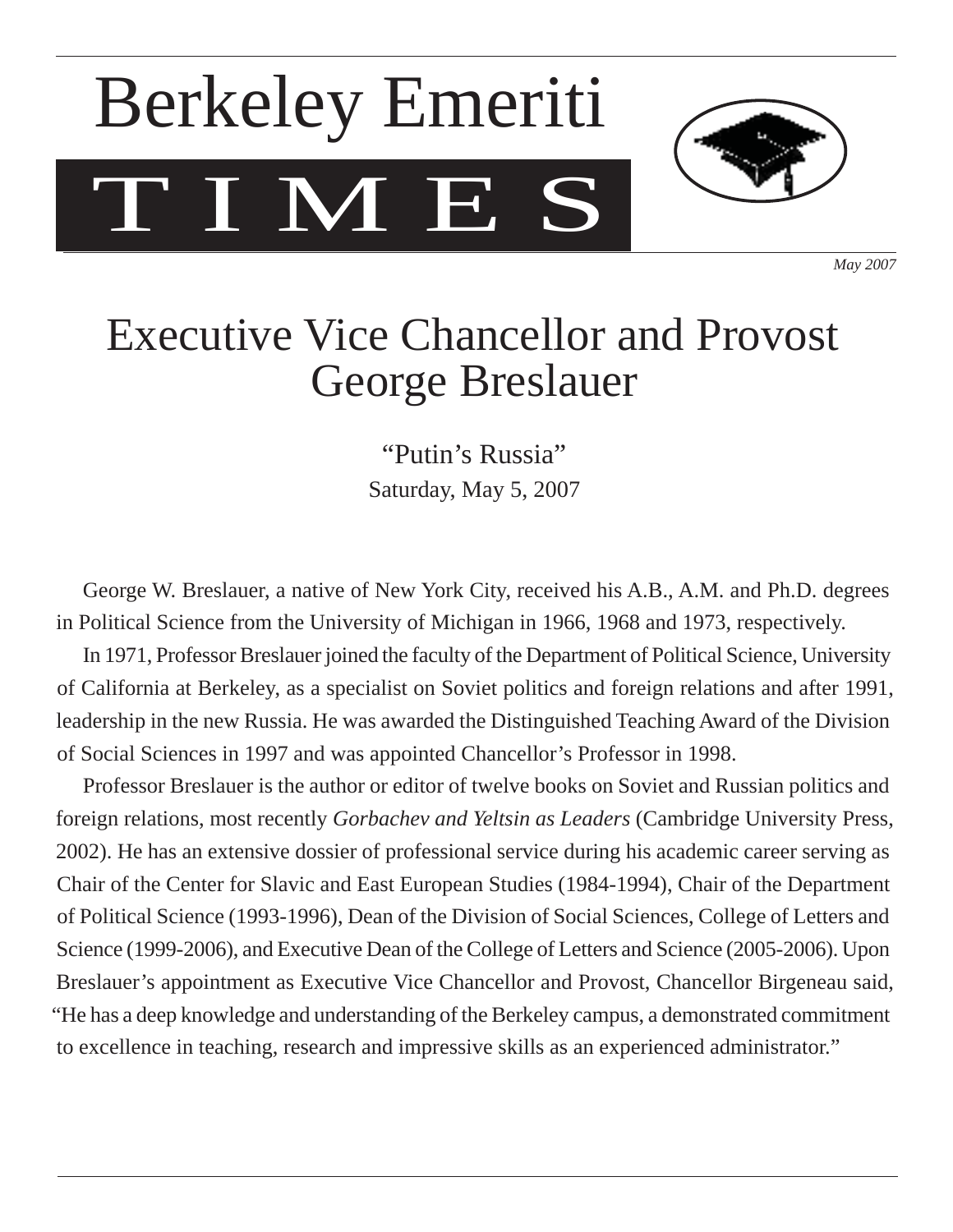#### UCB EMERITI ASSOCIATION EXECUTIVE COMMITTEE

#### 2006-2007

President Richard Malkin First Vice President To Be Appointed

Second Vice President George Leitmann

Treasurer Lawrence Grossman

Secretary To Be Appointed

Berkeley Emeriti Times Editor Claude Babcock

> Members at Large John McNulty Paul Mishkin Karl Pister Louise Taylor Lawrence Waldron

CUCEA Representative Errol Mauchlan

Stewards Betty Carpenter Sue Cork Mary Dee Vermeulen

Mailing Address UC Berkeley Emeriti Association 2 Boalt Hall, # 7200 Berkeley, CA 94720-7200

UCB Retirement Center Shelley Glazer, Executive Director André S. Porter, Administrative Specialist Meryl Sacks, Adminstrative Specialist

| Office    | <b>UCB Retirement Center</b><br>2 Boalt Hall, #7200 |
|-----------|-----------------------------------------------------|
|           | Berkeley, CA 94720-7200                             |
| Telephone | 510/642-5461                                        |
| Fax       | 510/643-1460                                        |
| Web site  | thecenter.berkeley.edu                              |
| Email     | emeriti@berkeley.edu                                |



Published before each meeting of the UC Berkeley Emeriti Association: To provide closer networking for members with meeting announcements, meeting reviews, executive committee actions, pertinent campus news, and to reach out to members who cannot attend the meetings. Editor: Claude Babcock Phone: 510/848-3368 Email: cbabcock@berkeley.edu

#### **UC Berkeley: 21st Century Challenges**

(Paraphrased in the first person from Chancellor Birgeneau's speech.)

 On St. Patrick's Day 2007, Chancellor Robert Birgeneau spoke to the UCBEA on the opportunities and challenges coming up on the campus. He prefaced his remarks with a comment: At Berkeley the combination of breadth and depth makes it a special institution; of equal importance this was achieved at a university that continues to serve the public.

 As a public institution we have begun to address global climate change and energy self-sufficiency. We have been working very hard with Lawrence Berkeley National Laboratory to put this on the research agenda, using the best people from both the lab and the campus. A significant step forward is our partnership with the University of Illinois at Urbana-Champaign and British Petroleum, which has provided a half million dollars in research funding. We also have a rapidly developing program in alternative approaches to energy research, specifically energy self-sufficiency based on a variety of scientific approaches. We cannot do this without the infrastructure we need. The Speaker of the Assembly Fabian Nuñez and Governor Schwarzenegger have promised \$70 million toward energy research. We are hoping the federal government will join the team.

 Another of the multidisciplinary projects is stem cell research. I serve on the stem cell committee, an exciting activity. California now has more basic stem cell research money than the rest of the country. We recognize there are ethical issues connected with this research and a variety of protections to put in place. Luckily there are many leading ethicists on the Berkeley faculty. The first courses in stem call research were on ethics, not developmental biology.

 Another new venture demonstrates the power of alumni. I was at a party with Richard Blum, Diane Feinstein's husband and now Chair of the Regents. He asked if there were any interest on the campus in global poverty—addressing a question like this to a Chancellor! At the next day's meeting with the Council of Deans I asked them to put together a list of what was going on in their colleges on global poverty. Two days later I reported to Dick Blum on eighteen different programs from eight colleges!S As a result he gave a seed grant of \$15 million for what is now called the Blum Center for Developing Economies. At the first undergraduate course on global poverty we expected an enrollment of about 50 students and over 250 came. The upcoming course has 450. One focus of the Blum Center is to find ways to bring inexpensive technologies developed here at Berkeley to the third world to improve either agriculture or health.

 Another new program is the Berkeley Diversity Research Initiative. Basically we have a changing population here in California—a dynamic situation of haves and have nots. It is our role as the flagship of the university system to understand multicultural societies and optimize their opportunities. This can only be of great future importance, as we expect the United States will eventually look like California does now.

 These challenges, important intellectually and educationally, can no longer be addressed by a single department. Berkeley must produce a model which allows us to do multidisiplinary research in the future as well as we have done departmental research in the past.

Finally the Chancellor announced a five-year program of matching grants for graduate fellowships and need-based undergraduate scholarships of funds received from staff, students, active and emeriti faculty, retired staff, and surviving spouses. This is the time when your donation can make a significant impact on students not just for now, but for time to come.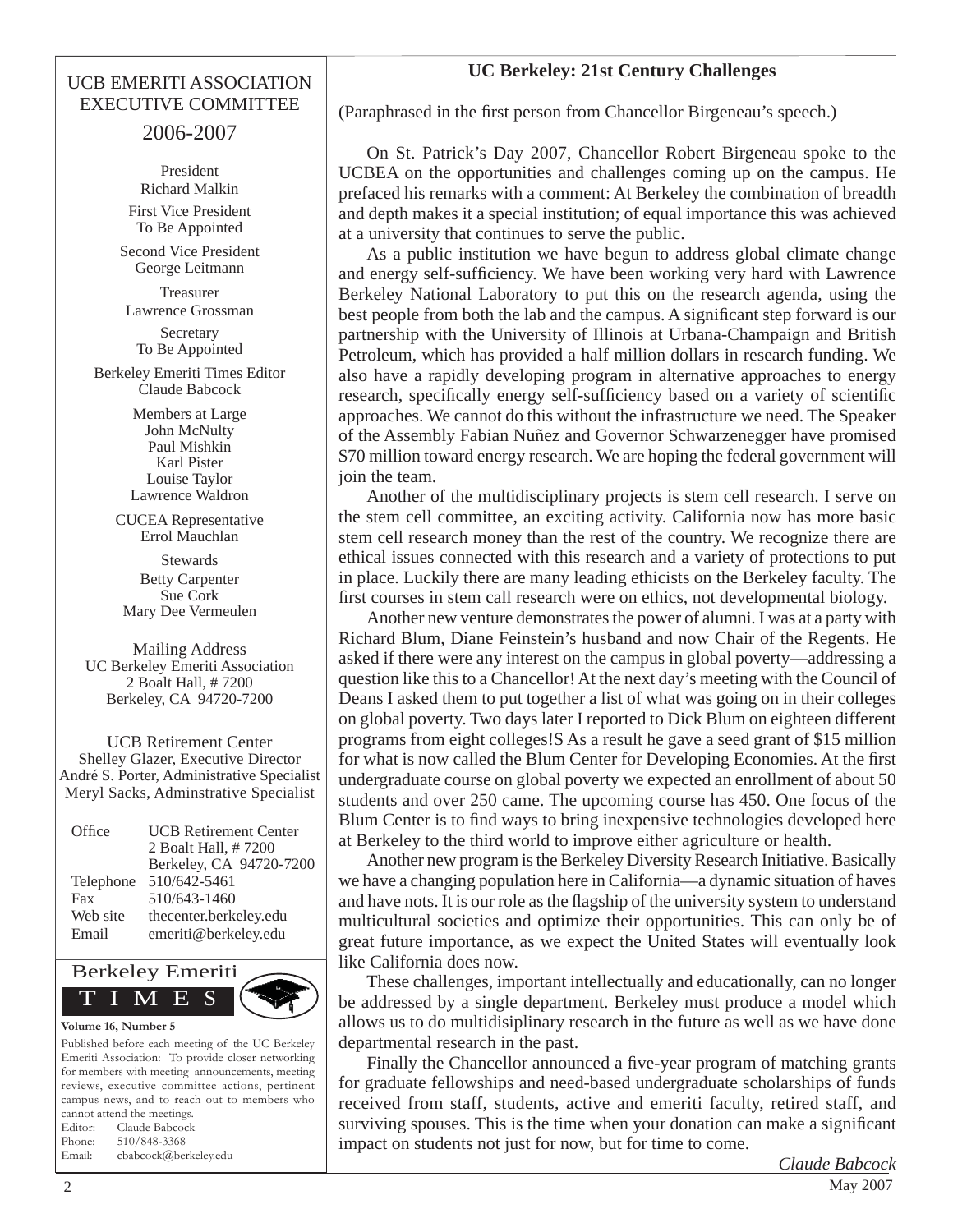#### **Announcements from the President**

1. We have semi-official word that parking fees for emeriti will go up by 4.5% next year. This is the same increase for all parking fees on the campus. A survey of parking use by emeriti is still being planned.

2. Nominations for officers and Executive Committee members are open. Support the UCBEA by suggesting individuals who will work for our goals. The following positions are open: Nominating Committee, President, Vice President, Secretary, Treasurer, Stewards, Members at Large, and Berkeley Emeriti Times Editor. Please send names of proposed nominees to Dick Malkin by email at dickm@nature.berkeley.edu.

3. The UCBEA Executive Board has completed and unanimously approved changes in the UCBEA By-Laws. These changes are largely revisions that incorporate previously approved measures as well as updated procedures. By-Law changes require approval of the full membership. Copies of the revised By-Laws were distributed at the March 15 luncheon. Hard copies of the revised By-Laws may be requested by contacting the Retirement Center. A discussion and vote on the revisions will be carried out at the annual business meeting on May 5th. 4. Nominations are being solicited from all members for annual awards of the UCBEA . Three awards are given: The Berkeley Distinguished Emeriti of the Year, The Constantine Panunzio Distinguished Emeriti Award (a system-wide award), and the first Dickson Emeriti Professorship. Any member wishing details on these awards should contact Dick Malkin (dickm@nature.berkeley.edu) for a complete description of the respective awards.

5. Editorial Assistant seeking position: AN ECLECTIC ARRAY OF SERVICES--secretarial, driving, research, respite companionship--provided by former UC staff and graduate (MPH 1984) now working on book (MA History 2002). Experienced, excellent references. Maria Sakovich, 510.849.0508, msakovich@juno.com.

#### **The FREEdom of Summer**

 Summer equals out of town guests. We don't guarantee 100 % accuracy on this list of free days. Phone ahead if you, your visitors, relatives and friends are interested in days open and hours.

**First Tuesdays:** Asian Art Museum, California Historical Society, Cartoon Art Museum (pay what you wish), Conservatory of Flowers, de Young Museum, Legion of Honor, Museum of Craft & Folk Art, San Francisco Museum of Modern Art, Yerba Buena Center for the Arts. **•**



- **First Wednesdays:** California Academy of Sciences, Exploratorium, Mexican Museum, Museo ItaloAmericano, Museum of Craft and Folk Art, San Jose Museum of Quilts and Textiles **•**
- **First Thursdays:** Burlingame Museum of Pez Memorabilia, Chinese Historical Society of America, San Francisco Museum of Craft & Design. **•**
- **First Fridays:** Santa Cruz Museum of Art and History (always free for youth under age 18) **•**
- **Second Saturdays:** Bay Area Discovery Museum (Sausalito). **•**
- **Second Sundays:** Oakland Museum of California. **•**
- **Third Mondays:** Contemporary Jewish Museum. **•**
- **Always free:** African-American Museum and Library (Oakland), Cable Car Museum, CCA Wattis Institute for Contemporary Arts, Chinese Cultural Center, Historical Railroad Museum (Santa Clara), Maritime Museum, Mills College Art Museum (Oakland), Museum of Children's Art Oakland, Museum of the City of San Francisco, Octagon House, Presidio Museum, Randall Museum, San Francisco Center for the Book, San Francisco Fire Museum, Takara Sake USA Museum (Berkeley), Triton Museum (Santa Clara). **•**

(adapted from San Francisco Chronicle article written by Tim Sullivan, September 28, 2006; for complete article see http://www.sfgate.com/cgi-bin/article.cgi?f=/c/a/2006/09/28/NSGA9L9CPV1.DTL)